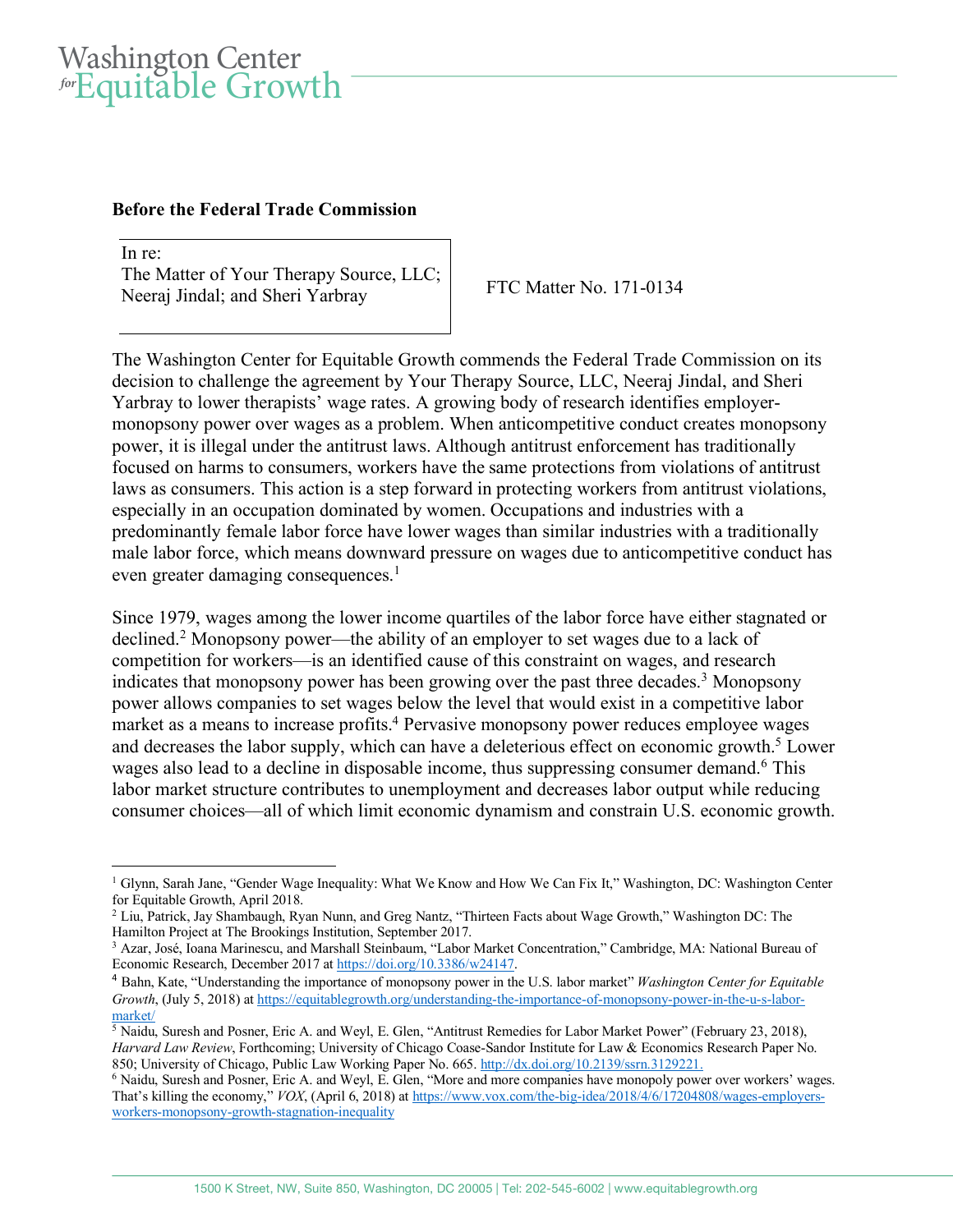## Washington Center *for* Equitable Growth

This is why Equitable Growth supports an increased focus on antitrust violations that impact labor markets. 7

The Complaint alleges that respondents agreed to lower the rates for therapists and attempted to induce other staffing agencies to join their agreement. The Complaint further alleges the agreement was not ancillary to a procompetitive justification. Therefore, the agreement is a per se violation of the antitrust laws, whether or not it had any actual effect.

Conduct affecting home therapy workers, such as those targeted by this agreement, deserves careful scrutiny. Research by Douglas Webber indicates that monopsony power can suppress long-term wages in the pursuit of profit growth.<sup>8</sup> Webber's analysis shows that wages in the healthcare and administrative industries are the least competitive, giving employers the power to set wages below competitive rates. The Federal Trade Commission is right to focus on stopping anticompetitive activity in an industry in which monopsony power is prevalent.

Commissioner Rohit Chopra asked for public comments regarding the use of restitution or admission of liability as an effective remedy in a consent decree. Equitable Growth believes that the Federal Trade Commission should periodically evaluate its policies on remedies. An admission of liability or equitable monetary remedies (disgorgement and restitution) are important remedies that increase the effectiveness of the agency's orders. If parties will not agree to those remedies, however, the Federal Trade Commission will expend substantial resources in litigation. As long as the remedies in a consent decree are effective, a settlement can make vital resources available for the Federal Trade Commission to pursue other antitrust enforcement matters.

Requiring the admission of liability is a powerful yet severe tool in preventing repeat offenses. Since 2013, the U.S. Securities and Exchange Commission has required various forms of admissions in certain cases with mixed success.<sup>9</sup> The Federal Trade Commission should seek an admission of liability when it is necessary to prevent recidivism or deter others from engaging in similar behavior.

Equitable monetary remedies already play an important role in the Federal Trade Commission's consumer protection agenda, and the Federal Trade Commission has used them in a few competition matters or cases. <sup>10</sup> As a threshold matter, the agency can only seek monetary remedies if victims have been harmed or if respondents earned illegal profits. When that threshold is met, the Federal Trade Commission should consider whether it needs to seek disgorgement and restitution more frequently. Legal developments, such as forced arbitration clauses, have limited the ability of private plaintiffs to recover monetary losses. Therefore,

 <sup>7</sup> Kades, Michael, "Anticompetitive mergers: They are not just a threat to U.S. consumers anymore" *Washington Center for Equitable Growth*, (June 20, 2018) at https://equitablegrowth.org/anticompetitive-mergers-they-are-not-just-a-threat-to-u-sconsumers-anymore/

<sup>&</sup>lt;sup>8</sup> Webber, Douglas A., "Firm market power and the earnings distribution," *Labour Economics*, Vol. 35, 2015, 123-134.<br><sup>9</sup> See generally Verity Winship & Jennifer K. Robbenholt, "Admissions of Guilt in Civil Enforcement," Law Review, vol. 101 at 25. https://papers.ssrn.com/sol3/papers.cfm?abstract\_id=2942279

<sup>10</sup> *See In the Matter of Mylan*, Docket Number C-4590, available at https://www.ftc.gov/enforcement/cases-proceedings/161- 0102/mylan-nv-matter. The Commission obtained \$100 million in disgorgement after challenging a vertical exclusive licensing agreement that allowed the company to raise prices 2,000 percent to 3,000 percent on two pharmaceutical products. It does not appear that any other company has tried a similar strategy, which absent antitrust enforcement would have been highly profitable.